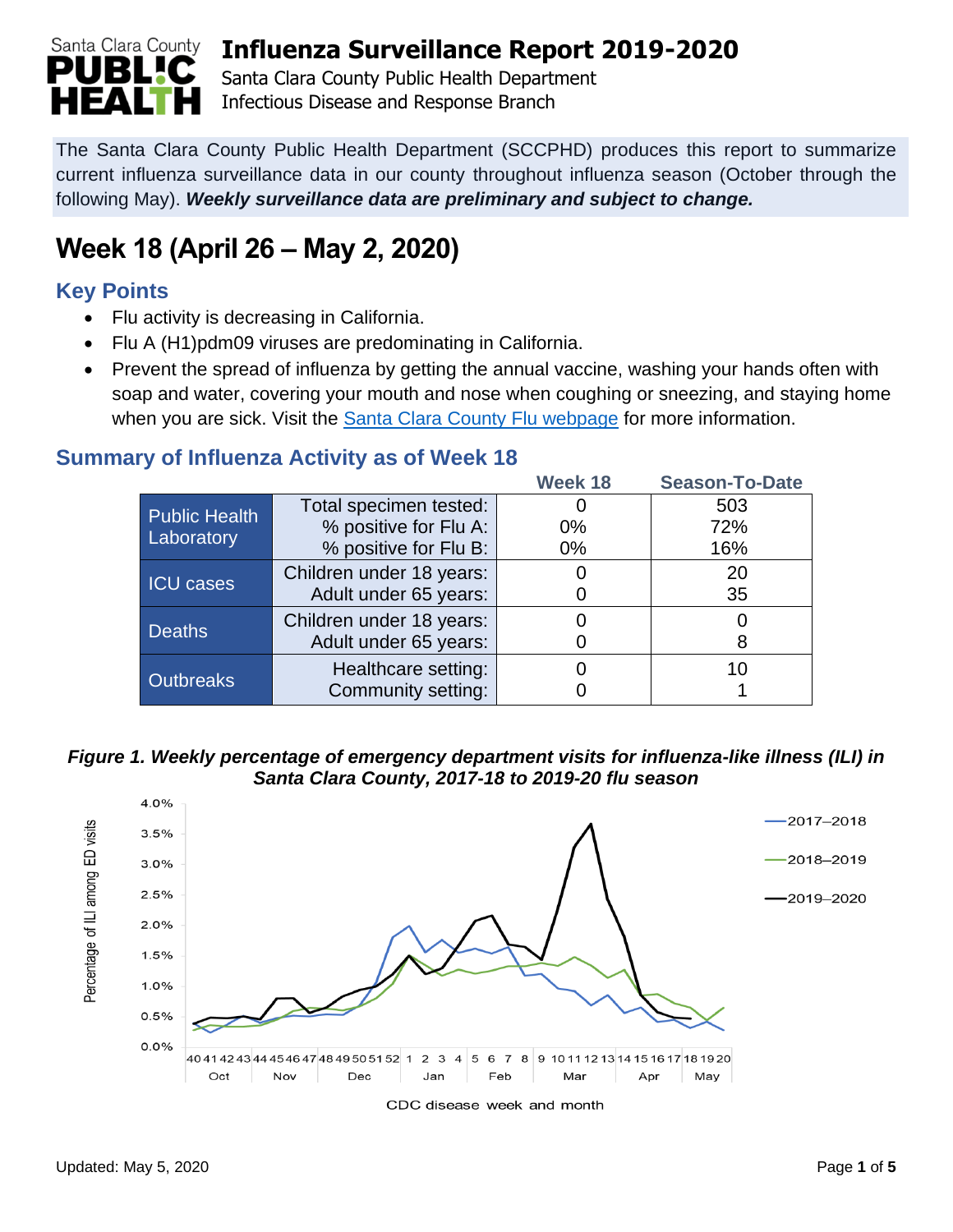

Santa Clara County Public Health Department Infectious Disease and Response Branch

### **Influenza Virologic Surveillance**

The Santa Clara County Public Health Laboratory (PHL) performs testing on clinical specimens to identify influenza Type A and Type B viruses. Only a small fraction of providers send specimens to the PHL for testing thus these data may not accurately reflect influenza activity in the county.

During Week 18 (April 26 – May 2, 2020), No specimens were sent to PHL for influenza testing. As of May 2, 2020, a total of 503 specimens have been tested for influenza resulting in 68% positive for A(H1N1)pdm09, and 16% for influenza B.



#### *Figure 2. Respiratory specimens testing positive for influenza at Santa Clara County Public Health Laboratory by week, September 29, 2019 – May 2, 2020*

#### **Laboratory-Confirmed Influenza ICU Cases and Deaths**

During Week 18 (April 26 – May 2, 2020), no laboratory-confirmed influenza case requiring ICU level care and no laboratory-confirmed influenza-associated death among persons under 65 years old were reported (Figure 3, Figure 4). Cases aged 65 years and older are not reportable. As of May 2, 2020, there have been a total of fifty-five laboratory-confirmed ICU cases and eight influenza-associated deaths among Santa Clara County residents for the 2019-2020 influenza season.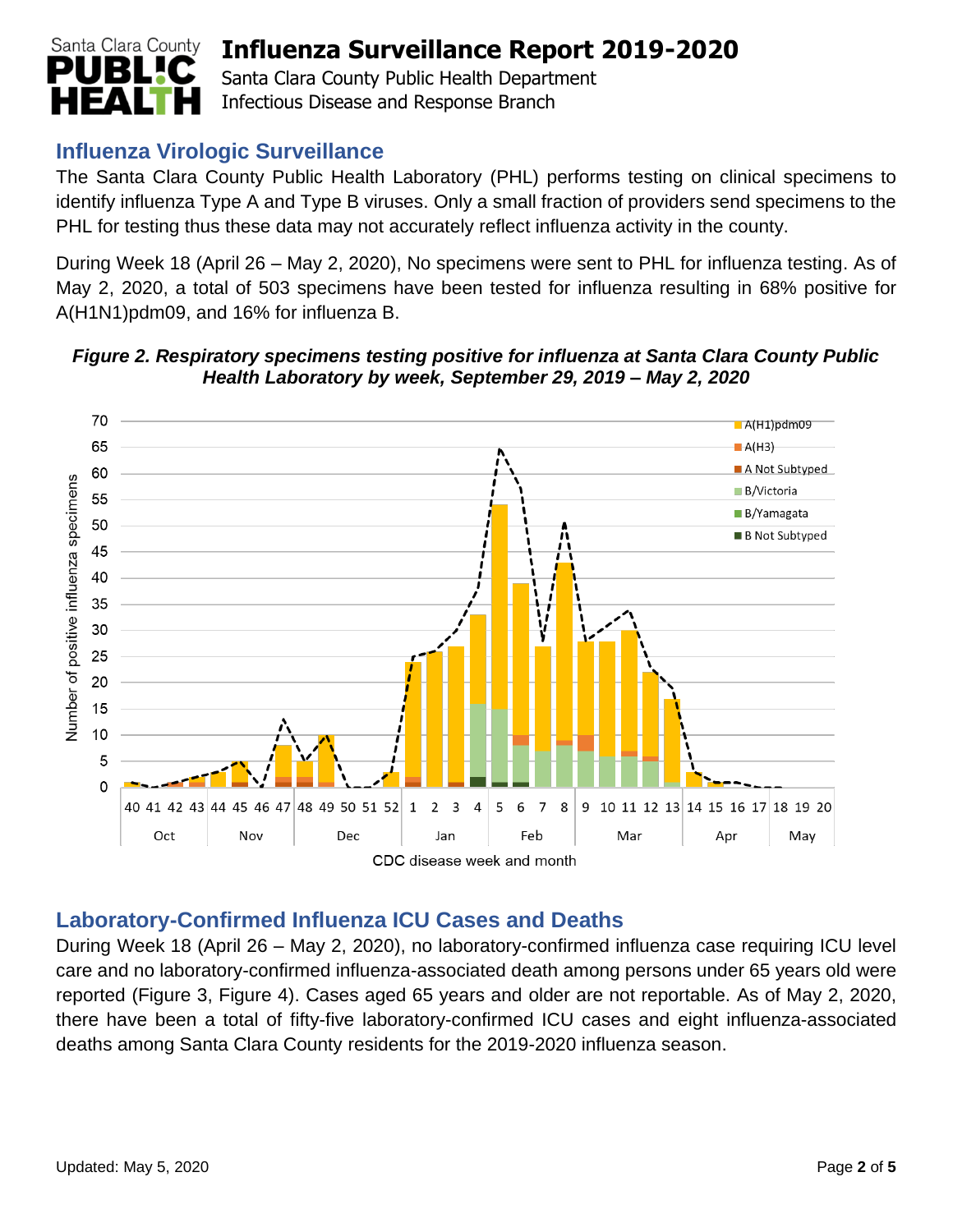

Santa Clara County Public Health Department Infectious Disease and Response Branch

*Figure 3. Laboratory-confirmed influenza ICU cases and deaths by age group, September 29, 2019 – May 2, 2020*



*Figure 4. Laboratory-confirmed influenza ICU cases and deaths among individuals aged 0-64 years by week of onset, September 29, 2019 – May 2, 2020*

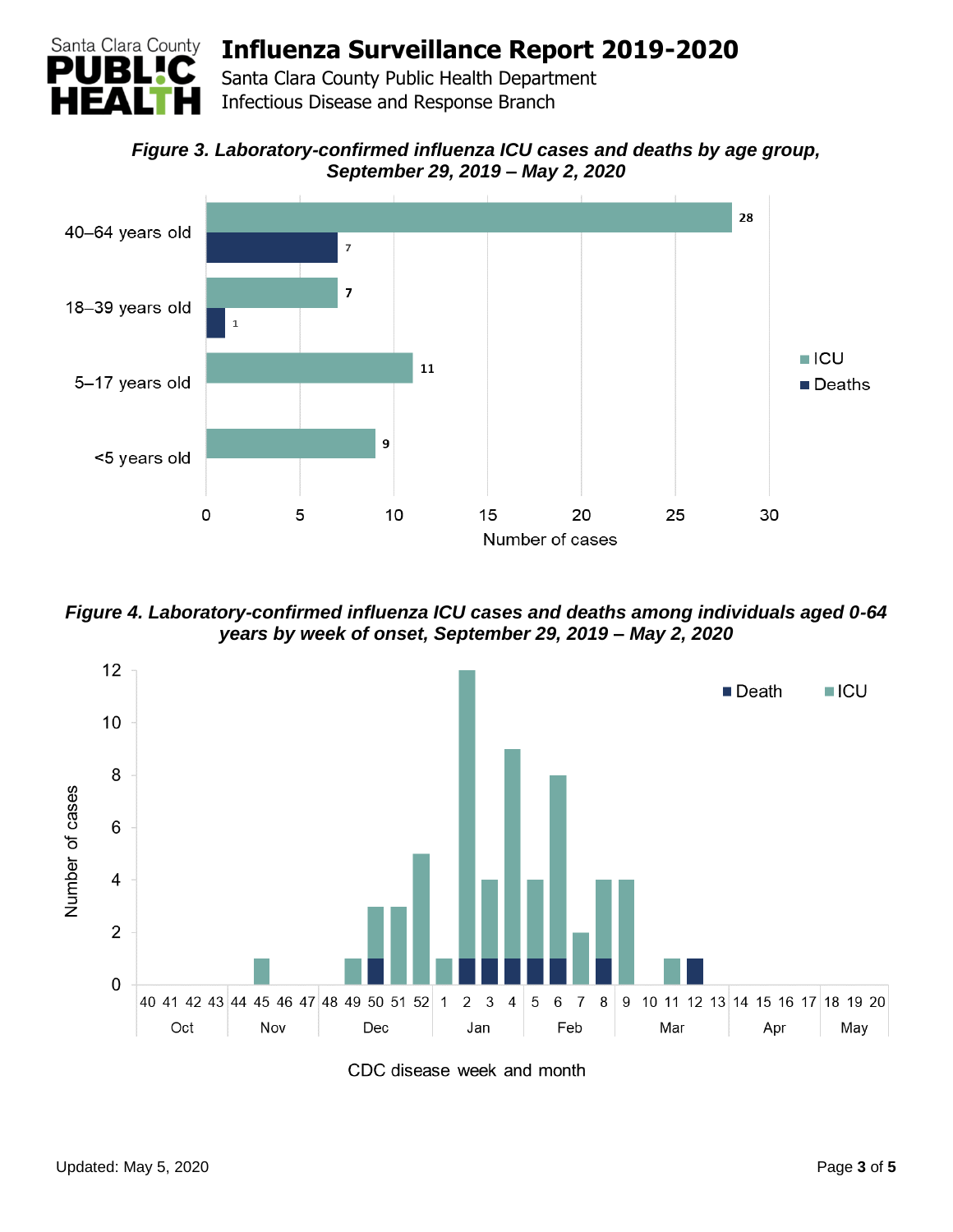

Santa Clara County Public Health Department Infectious Disease and Response Branch

## **Laboratory-Confirmed Influenza Outbreaks**

No outbreaks were reported during Week 18. As of May 2, 2020, there has been a total of ten laboratory-confirmed healthcare setting influenza outbreaks and one laboratory-confirmed community outbreak reported in Santa Clara County for the 2019 – 2020 influenza season.





### **California Influenza Surveillance**

As of March 21, 2020, the California Department of Public Health (CDPH) is no longer providing weekly influenza surveillance reports. As of March 21, 2020, influenza activity in California is decreasing, though several more weeks of influenza activity are expected. During Week 12, 48 new influenza-coded deaths were identified and two laboratory-confirmed influenza-associated pediatric death were reported to the CDPH. As of week 12 (March 15 – March 21, 2020), a total of 706 influenza-coded deaths have been identified and 18 influenza-associated pediatric deaths have been reported in California. For more information visit the [CDPH Influenza Webpage.](https://www.cdph.ca.gov/Programs/CID/DCDC/pages/immunization/influenza.aspx)

### **United States Influenza Surveillance**

As of April 25, 2020, laboratory confirmed flu activity as reported by clinical laboratories remains low. Influenza-like illness activity continues to decrease and is below the national baseline. The percent of deaths due to pneumonia or influenza (P&I) is high but the increase is due primarily to COVID-19, not influenza. Nationally, influenza A (H1N1)pdm09 viruses are the most commonly reported influenza viruses. There was one new influenza-associated pediatric deaths reported to CDC in week 17 (April 19 – April 25, 2020). A total of 170 pediatric deaths have been reported to CDC for the 2019 – 2020 season. For more information visit the [CDC Influenza Surveillance Webpage.](http://www.cdc.gov/flu/weekly/)